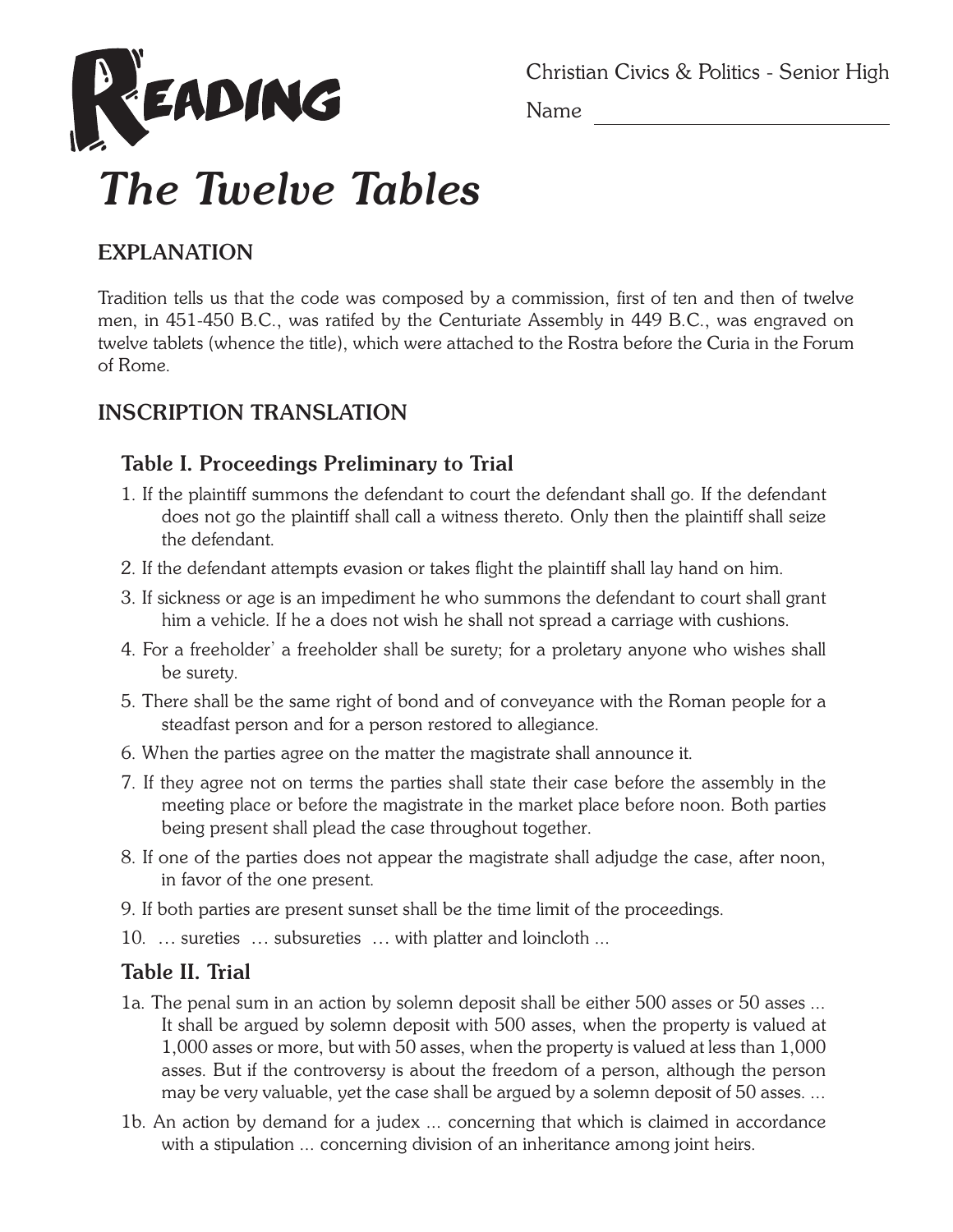

- 2. ... a serious sickness ... or a day appointed for the hearing of a case with an alien ... If any of these circumstances is an impediment for the judex or for the arbiter or for either litigant, on that account the day of trial shall be postponed.
- 3. Whoever needs evidence shall go every third day to shout before the doorway.

#### **Table III. Execution of Judgment**

- 1. Thirty days shall be allowed by law for payment of confessed debt and for settlement of matters adjudged in court.
- 2. After this time the creditor shall have the right of laying hand on the debtor. The creditor shall hale the debtor into court.
- 3. Unless the debtor discharges the debt adjudged or unless someone offers surety for him in court the creditor shall take the debtor with him. He shall bind him either with a thong or with fetters of not less than fifteen pounds in weight, or if he wishes he shall bind him with fetters of more than this weight.
- 4. If the debtor wishes he shall live on his own means." If he does not live on his own means the creditor who holds him in bonds shall give him a pound of grits daily. If he wishes he shall give him more.
- 5. ... Meanwhile they shall have the right to compromise, and unless they make a compromise the debtors shall be held in bonds for sixty days. During these days they shall be brought to the praetor" into the meeting place on three successive market days, and the amount for which they have been judged liable shall be declared publicly. Moreover, on the third market day they shall suffer capital punishment or shall be delivered for sale abroad across the Tiber River.
- 6. On the third market day the creditors shall cut shares. If they have cut more or less than their shares it shall be without prejudice.

## **Table IV. Paternal Power**

- 1. A notably deformed child shall be killed immediately.
- 2a. To a father ...shall be given over a son the power of life and death.
- 2b. If a father thrice surrenders a son for sale the son shall be free from the father.
- 3. To repudiate his wife her husband shall order her... to have her own property for herself, shall take the keys, shall expel her.
- 4. A child born within ten months of the father's death shall enter into the inheritance ...

## **Table V. Inheritance and Guardianship**

- 1. ...Women, even though they are of full age, because of their levity of mind shall be under guardianship ... except vestal virgins, who  $\rm \AA$  . shall be free from guardianship ...
- 2. The conveyable possessions of a woman who is under guardianship of male agnates shall not be acquired by prescriptive right unless they are transferred by herself with the authorization of her guardian ...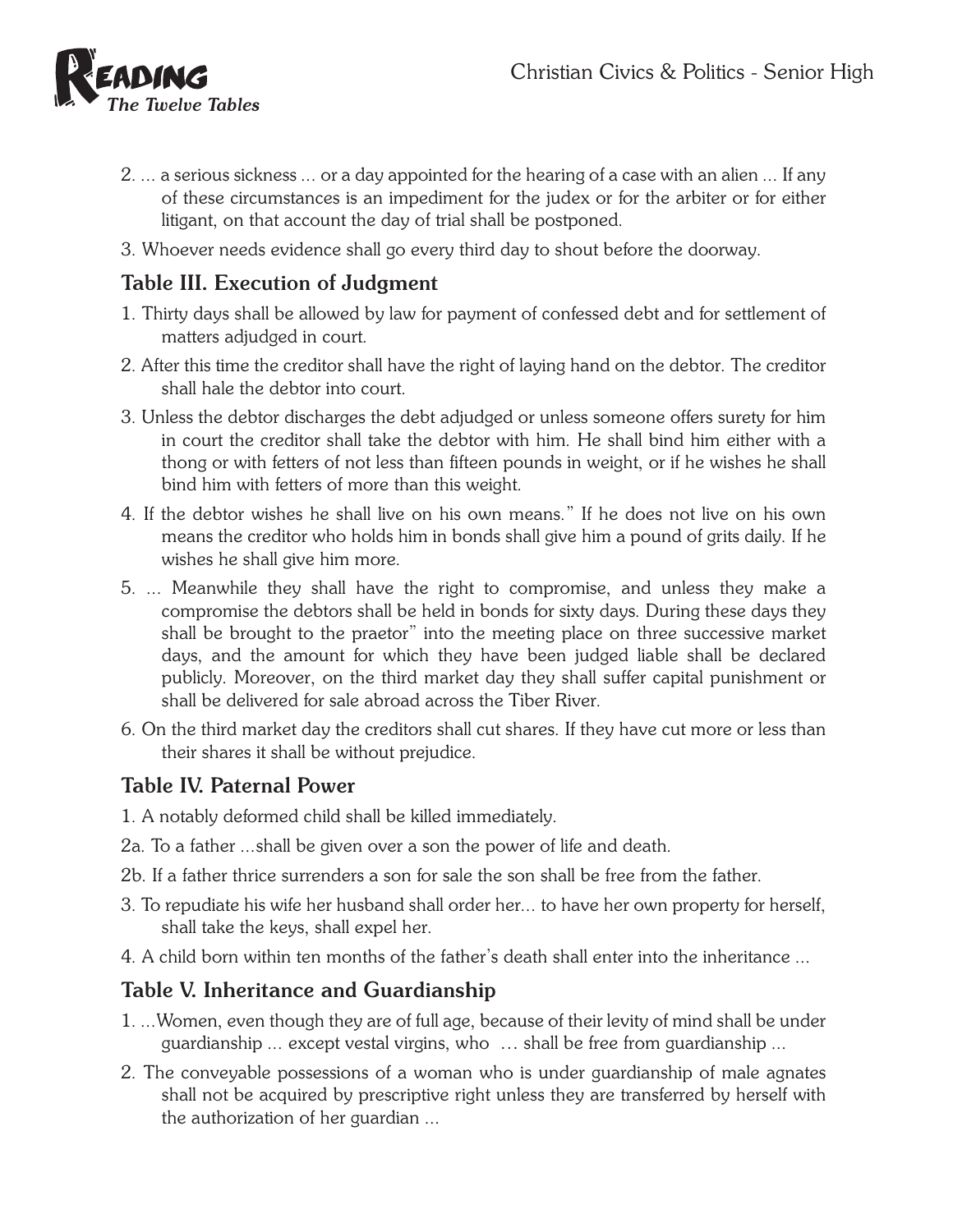

- 3. According as a person has made bequest regarding his personal property or the guardianship of his estate so shall be the law.
- 4. If anyone who has no direct heir dies nearest male agnate shall have the estate.
- 5. If there is not a male agnate the male clansmen shall have the estate.
- 6. Persons for whom by will ... a guardian is not given, for them ... their male agnates shall be guardians. If a person is insane authority over him and his personal property shall belong to his male agnates and in default of these to his male clansmen.
- 7b. ... but if there is not a guardian for him ...
- 7c. ... Administration of his own goods shall be forbidden to a spendthrift. ... A spendthrift, who is forbidden from administering his own goods, shall be ... under guardianship of his male agnates.
- 8. If a Roman citizen freedman dies intestate without a direct heir, to his patron shall fall the inheritance ...said household ... into said household.
- 9. Those items that are in the category of accounts due to the deceased ...shall be divided among the heirs by ordinary operation of law in proportion to their shares of the inheritance. ... Debts of the estate of a deceased shall be divided, according to law, among the heirs, proportionately to the share of the inheritance that each acquires.
- 10. ...Action for division of an estate shall be available for joint heirs wishing to withdraw from common and equal participation ...

#### **Table VI. Ownership and Possession**

- 1. When a person makes bond and conveyance, according as he specified with his tongue so shall be the law.
- 2. It shall be sufficient to make good those faults that have been named by his tongue, while for those flaws that he has denied expressly, when questioned about them. vendor shall undergo a penalty of double damages ...
- 3. Warranty of prescriptive right in land shall be two years to acquire ownership. ... Of all other things, prescriptive right shall be for one year to acquire ownership.
- 4. Against an alien a warranty of ownership or prescriptive right shall be valid forever.
- 5. ... If any woman is unwilling to be subjected in this manner to her husband's marital control she shall absent herself for three successive nights in every year and by this means shall interrupt his prescriptive right of each year.
- 6a. If the parties join their hands on the disputed property when pleading in court ...
- 6b. Both conveyance and surrender in court… shall be confirmed.
- 7. ... Interim possession shall be granted in favor of liberty.
- 8. One shall not take from framework timber fixed in buildings or in vineyard ... One shall be permitted neither to remove nor to claim stolen timber fixed in buildings or in vineyards, ... but against the person who is convicted of having fixed such timber there an action for double damages shall be given.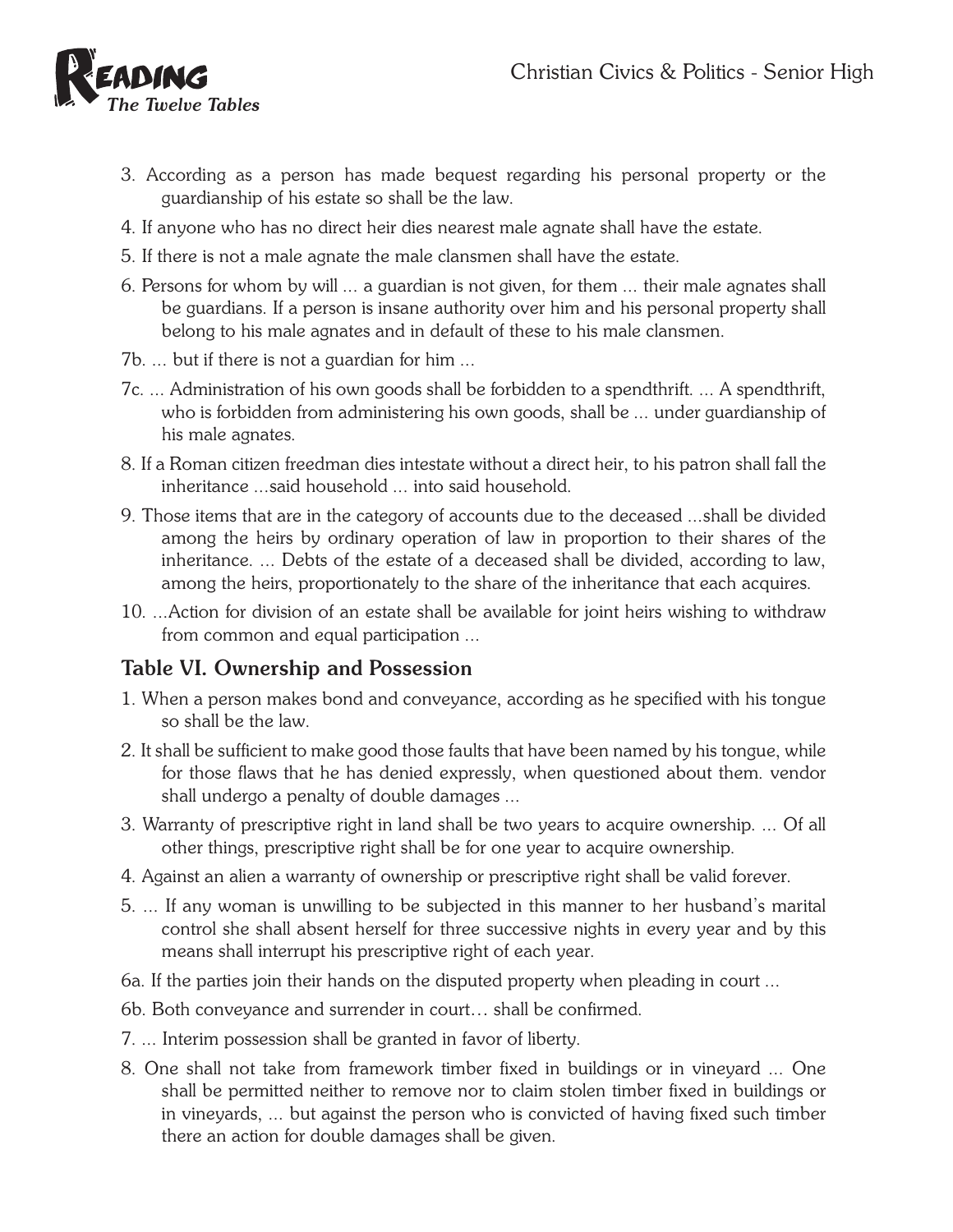

9. ... Whenever the vines are pruned, until the timbers removed ...

## **Table VII. Real Property**

- 1. ... Clearance shall be two and one-half feet ...
- 2. ... in an action for regulating boundaries ...
- 3a. ... inclosure... inherited plot...
- 3b. ... cottages ...
- 4. Ownership by prescriptive right ...shall not be within five feet.
- 5a. If they disagree ...
- 5b. ... Three arbiters shall regulate boundaries ...
- 6. The width of a road .... shall be eight feet on a straight stretch, on a bend .... sixteen feet.
- 7. They shall build and repair the road: unless they keep it free from stones one shall drive one's beast or marriage where one wishes.
- 8a. If rain water damages ...
- 8b. If a watercourse conducted through a public place does damage to a private person the said person shall have the right to bring an action ... that security against damage may be given to the owner.
- 9a. . . . Branches of a tree shall be pruned all around to a height of fifteen feet.
- 9b. If a tree from a neighbor's farm has been felled by the wind over one's farm, ... one rightfully can take legal action for that tree to be removed.
- 10. ... It shall be lawful to gather fruit falling upon another's farm.
- 11. Articles sold ... and delivered shall not be acquired by the purchaser, unless he pays the price to the seller or in some other way satisfies the seller, as, for example, by giving a surety or a pledge ...
- 12. A slave is ordered in a will to be a free man under this condition: "if he has given 10,000 asses to the heir"; although the slave has been alienated by the heir, yet the slave by giving the said money to the buyer shall enter into his freedom..

# **Table VIII. Torts or Delicts**

- 1a. Whoever enchants by singing an evil incantation ...
- 1b. ... If anyone sings or composes an incantation that can cause dishonor or disgrace to another ... he shall suffer a capital penalty.
- 2. If anyone has broken another's limb there shall be retaliation in kind unless he compounds for compensation with him.
- 3. ... If a person breaks a bone of a freeman with hand or by club, he shall undergo a penalty of 300 asses; or of 150 asses, if of a slave.
- 4. If one commits an outrage against another the penalty shall be twenty-five asses.
- 5. ... One has broken ... One shall make amends.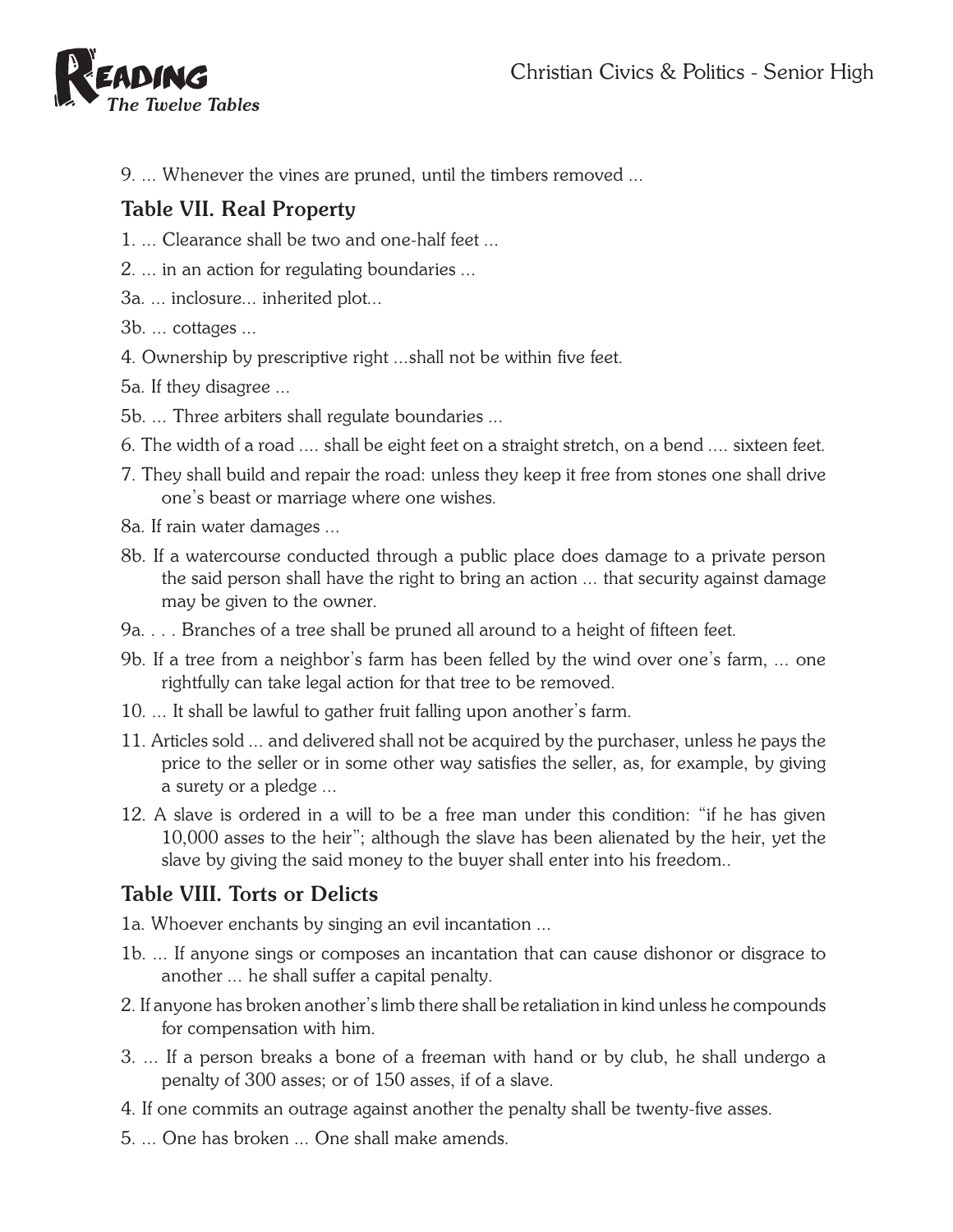

- 6. If a quadruped is said to have caused damage an action shall lie therefor ... either for surrendering that which did the damage to the aggrieved person ... or for offering an assessment of the damage.
- 7. If fruit from your tree falls onto my farm and if I feed my flock off it by letting the flock onto it. .. . no action can lie against me either on the statute concerning pasturage of a flock, because it is not being pastured on your land, or on the statute concerning damage caused by an animal ...
- 8a. Whoever enchants away crops ...
- 8b. ... Nor shall one lure away another's grain ...
- 9. If anyone pastures on or cuts by night another's crops obtained by cultivation the penalty for an adult shall be capital punishment and, after having been hung up, death as a sacrifice to Ceres ... A person below the age of puberty at the praetor's decision shall be scourged and shall be judged as a person either to be surrendered to the plaintiff for damage done or to pay double damages.
- 10. Whoever destroys by burning a building or a stack of grain placed beside a house ..., shall be bound, scourged, burned to death, provided that knowingly and consciously he has committed this crime; but if this deed is by accident, that is, by negligence, either he shall repair the damage or if he is unable he shall be corporally punished more lightly.
- 11. Whoever fells unjustly another's trees shall pay twenty-five asses for each tree.
- 12. If a thief commits a theft by night, if the owner kills the thief, the thief shall be killed lawfully.
- 13. By daylight ... if a thief defends himself with a weapon ... and the owner shall shout.
- 14. In the case of all other ... thieves caught in the act freemen shall be scourged and shall be adjudged as bondsmen to the person against whom the theft has been committed provided that they have done this by daylight and have not defended themselves with a weapon; slaves caught in the act of theft ..., shall be whipped with scourges and shall be thrown from the rock; but children below the age of puberty shall be scourged at the praetor's decision and the damage done by them shall be repaired.
- 15a. The penalty for detected and planted theft shall be triple damages.
- 15b. ... by platter and by loincloth ...
- 16. If a person prosecutes for theft which is not of the type wherein the thief is caught in the act ... the thief shall settle the loss by paying double damages.
- 17. Title to a stolen article ... shall not be acquired by prescriptive right.
- 18a. ... No person shall practice usury at a rate of more than one twelfths.
- 18b. ... A thief shall be condemned for double damages and a usurer for quadruple damages.
- 19. From a suit about an article deposited ..., an action for double damages shall be given.
- 20a. If guardians are suspect in their administration there shall be the right to accuse them as such ...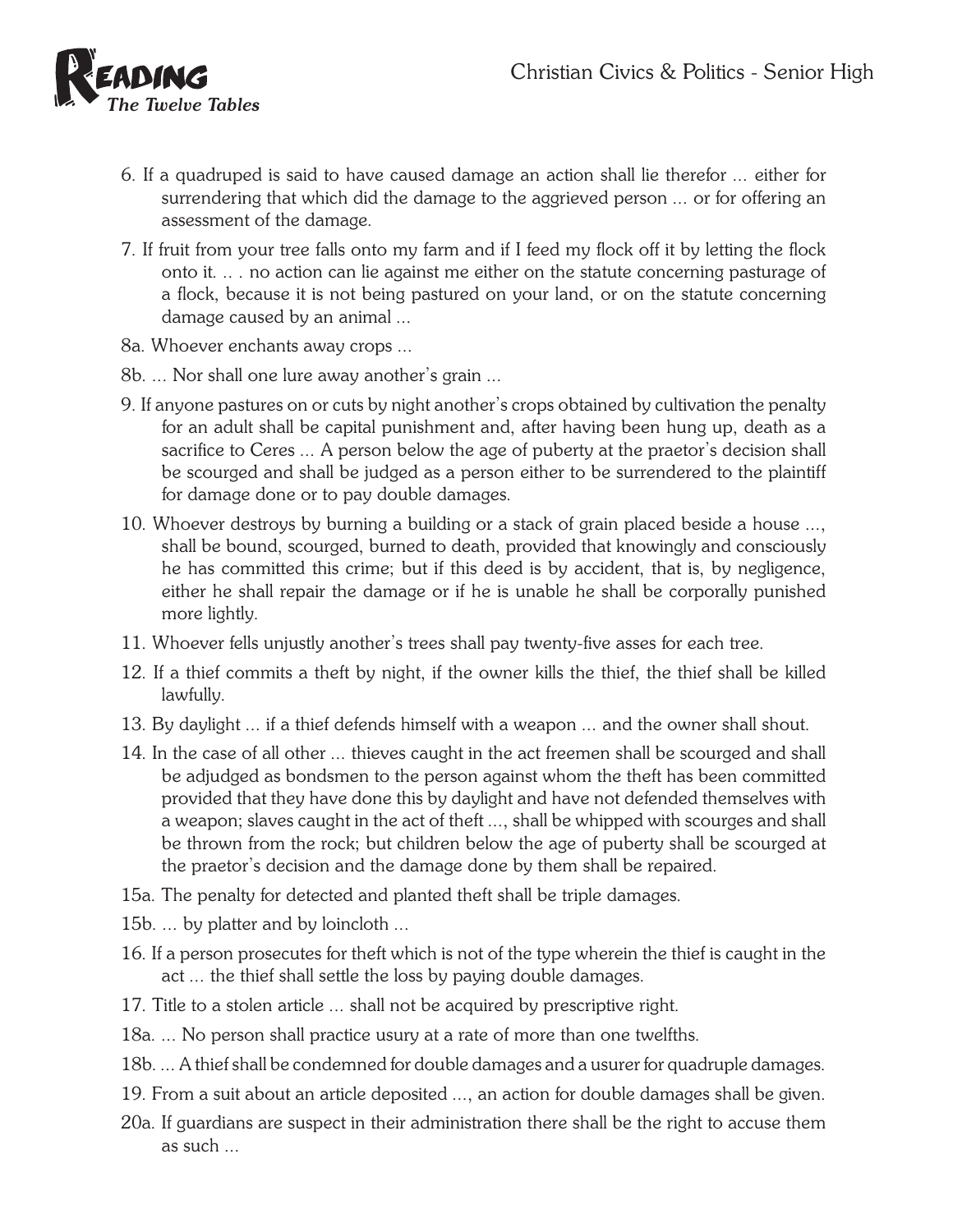

- 20b. If ... guardians steal a ward's property ... there shall be an action ... against a guardian for double damages; each guardian shall be held for the entire sum.
- 21. If a patron defrauds a client he shall be accursed.
- 22. Unless he speaks his testimony whoever allows him self to be called as a witness or is a scales-bearer shall be dishonored and incompetent to give or obtain testimony.
- 23. ... Whoever is convicted of speaking false witness shall be flung from the Tarpeian Rock.
- 24a. If a weapon has sped accidentally from one's hand, rather than if one has aimed and hurled it, to atone for the deed a ram is substituted as a peace offering to prevent blood revenge.
- 24b. If anyone pastures on or cuts stealthily by night ... another's crops ... the penalty shall be capital punishment, and, after having been hung up, death as a sacrifice to Ceres, a punishment more severe than in homicide.
- 25. ... for administering a drug.
- 26. ... No person shall hold nocturnal meetings in the city.
- 27. These guild members shall have the power ... to make for themselves any rule that they may wish provided that they impair no part of the public law.
- Table IX. Public Law
- 1-2. Laws of personal exception shall not be proposed. Laws concerning capital punishment of a citizen shall not be passed ... except by the Greatest Assembly ...
- 3. A judex or an arbiter legally appointed who has been convicted of receiving money for declaring a decision shall be punished capitally.
- 4. ... the investigators of murder ... who have charge
- 5. Whoever incites a public enemy or whoever betrays a citizen to a public enemy shall be punished capitally.
- 6. For anyone whomsoever to be put to death without a trial and unconvicted ... is forbidden.

## **Table X. Sacred Law**

- 1. A dead person shall not be buried or burned in the city.
- 2. ... More than this one shall not do: one shall not smooth a funeral pyre with an ax.
- 3. ... Expenses of a funeral shall be limited to three mourners wearing veils and one mourner wearing an inexpensive purple tunic and ten flutists . ...
- 4. Women shall not tear their cheeks or shall not make a sorrowful outcry on account of a funeral.
- 5a. A dead person's bones shall not be collected that one may make a second funeral.
- 5b. An exception is for death in battle and on foreign soil.
- 6a. ... Anointing by slaves is abolished and every kind of drinking bout ... there shall be no costly sprinkling, no long garlands, no incense boxes ...